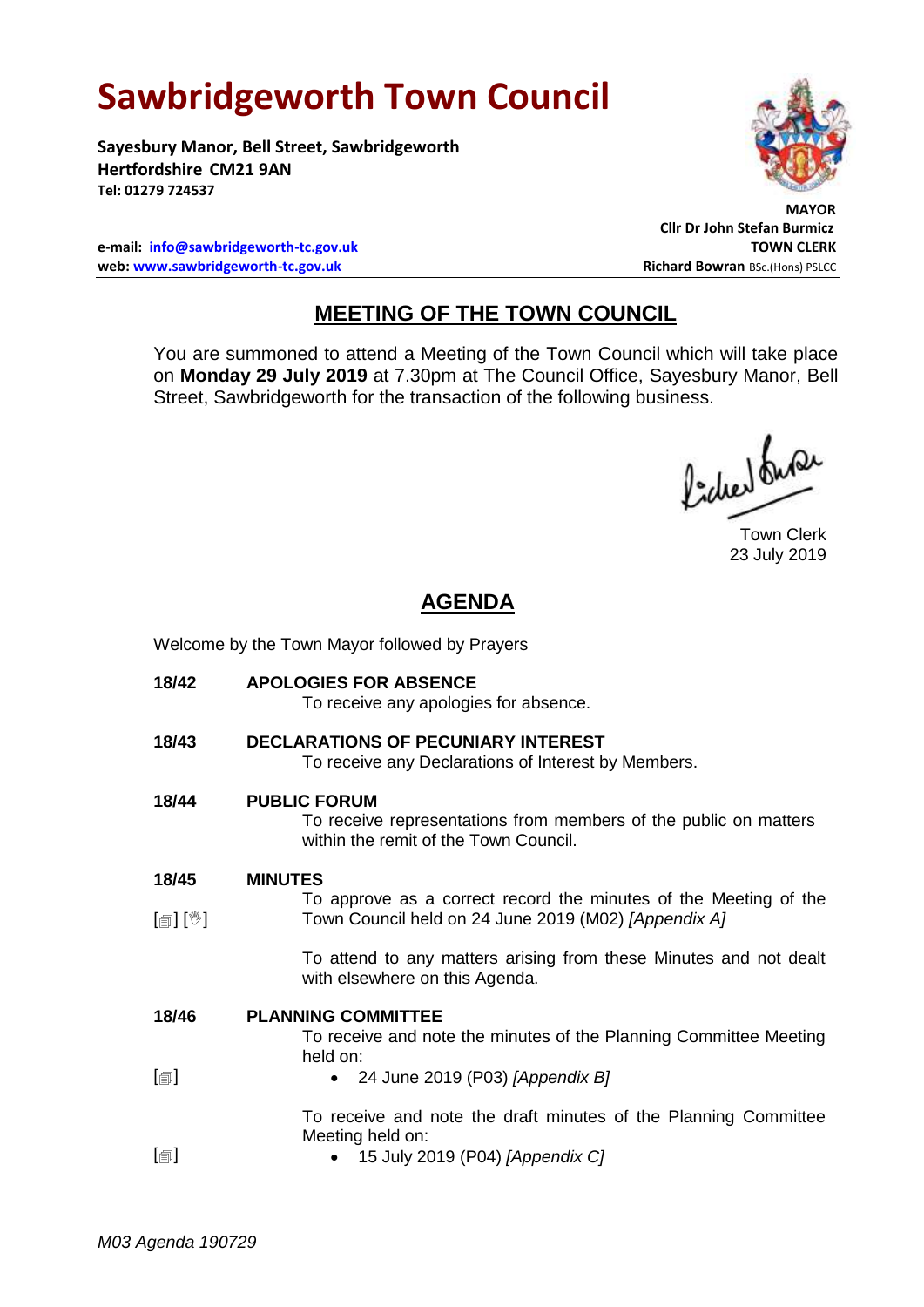| 18/47<br>$[\blacksquare]$               | <b>FINANCE &amp; POLICY COMMITTEE</b><br>$\bullet$                                                                                                                                                                                                     | To receive and note the draft minutes of the Finance and Policy<br>Committee Meeting held on:<br>15 July 2019 (F01A) [Appendix D]                                      |              |  |
|-----------------------------------------|--------------------------------------------------------------------------------------------------------------------------------------------------------------------------------------------------------------------------------------------------------|------------------------------------------------------------------------------------------------------------------------------------------------------------------------|--------------|--|
|                                         |                                                                                                                                                                                                                                                        |                                                                                                                                                                        |              |  |
| 18/48                                   | <b>PLAN COMMITTEE</b>                                                                                                                                                                                                                                  | <b>ECONOMIC DEVELOPMENT AND SAWBRIDGEWORTH TOWN ACTION</b>                                                                                                             |              |  |
|                                         |                                                                                                                                                                                                                                                        | To receive and note the draft minutes of the Economic Development<br>and Sawbridgeworth Town Action Plan Committee Meeting held on:<br>15 July 2019 (E01) [Appendix F] |              |  |
| $\lceil \blacksquare \rceil$            |                                                                                                                                                                                                                                                        |                                                                                                                                                                        |              |  |
| $\mathbb{D}[\mathbb{D}^1]$              |                                                                                                                                                                                                                                                        | To approve the Terms of Reference for the Economic Development<br>and Sawbridgeworth Town Action Plan Committee as recommended<br>by the committee. [Appendix G]       |              |  |
|                                         |                                                                                                                                                                                                                                                        |                                                                                                                                                                        |              |  |
| 18/49                                   |                                                                                                                                                                                                                                                        | <b>MAYOR'S CORRESPONDENCE/COMMUNICATIONS</b><br>To receive Mayor's appointments and communications.                                                                    |              |  |
| 18/50                                   | <b>REPRESENTATIVES REPORTS</b>                                                                                                                                                                                                                         |                                                                                                                                                                        |              |  |
|                                         | To receive representatives reports from:<br><b>County Councillor</b>                                                                                                                                                                                   |                                                                                                                                                                        |              |  |
|                                         | <b>District Councillors</b><br>$\bullet$                                                                                                                                                                                                               |                                                                                                                                                                        |              |  |
|                                         | <b>Hertfordshire Police</b><br>$\bullet$                                                                                                                                                                                                               |                                                                                                                                                                        |              |  |
| $\lceil \blacksquare \rceil$            |                                                                                                                                                                                                                                                        | Other Representatives & Champions<br>$\bullet$<br>Cllr Royle – Dep Mayor, Schools and Footpaths [Appendix H]                                                           |              |  |
| 18/51                                   | <b>GRANT APPLICATIONS</b>                                                                                                                                                                                                                              | Grant applications have been received from:                                                                                                                            |              |  |
|                                         |                                                                                                                                                                                                                                                        |                                                                                                                                                                        |              |  |
|                                         | Herts police                                                                                                                                                                                                                                           | Uniforms for mini-police                                                                                                                                               | £500         |  |
|                                         | <b>Aspects (Crucial Crew)</b>                                                                                                                                                                                                                          | Contribution to programme.                                                                                                                                             | £500 - £800  |  |
| $\llbracket \circledast \rrbracket$ [V] | <b>Jacobs Neurocentre</b>                                                                                                                                                                                                                              | Table<br>tennis<br>table<br>for<br>disabled persons                                                                                                                    | £500         |  |
|                                         |                                                                                                                                                                                                                                                        |                                                                                                                                                                        | [Appendix I] |  |
| 18/52                                   | <b>SAWBRIDGEWORTH TRUST</b>                                                                                                                                                                                                                            |                                                                                                                                                                        |              |  |
| $[\mathbb{V}]$                          |                                                                                                                                                                                                                                                        | Nominations are sought from council members to fill the vacancy that<br>has occurred for trustees of the Sawbridgeworth Trust.                                         |              |  |
| 18/53                                   | <b>SAWBRIDGEWORTH ALLOTMENTS</b>                                                                                                                                                                                                                       |                                                                                                                                                                        |              |  |
|                                         | One year's notice has to be given of any increase prosed in allotment<br>rents. Recommendations are normally made by the Amenities<br>Committee. However renewal letters have to be sent out in<br>September before the next meeting of the committee. |                                                                                                                                                                        |              |  |
|                                         | Allotment rents were last raised in October 2018. In discussion with                                                                                                                                                                                   |                                                                                                                                                                        |              |  |
|                                         | my Allotments Officer and to provide for an increasing amount of<br>remedial work that has to be carried out it is recommended that the                                                                                                                |                                                                                                                                                                        |              |  |
| $[\mathbb{V}]$                          |                                                                                                                                                                                                                                                        | fees for allotments should be increased from the current £5.00 per<br>rod to £6.00 per rod with effect from 01 October 2020.                                           |              |  |
| $[\mathbb{V}]$                          | It is further recommended that the discount for pensioners and<br>unemployed tenants should be 33.3%, i.e. a rent of £4.00 per rod.                                                                                                                    |                                                                                                                                                                        |              |  |